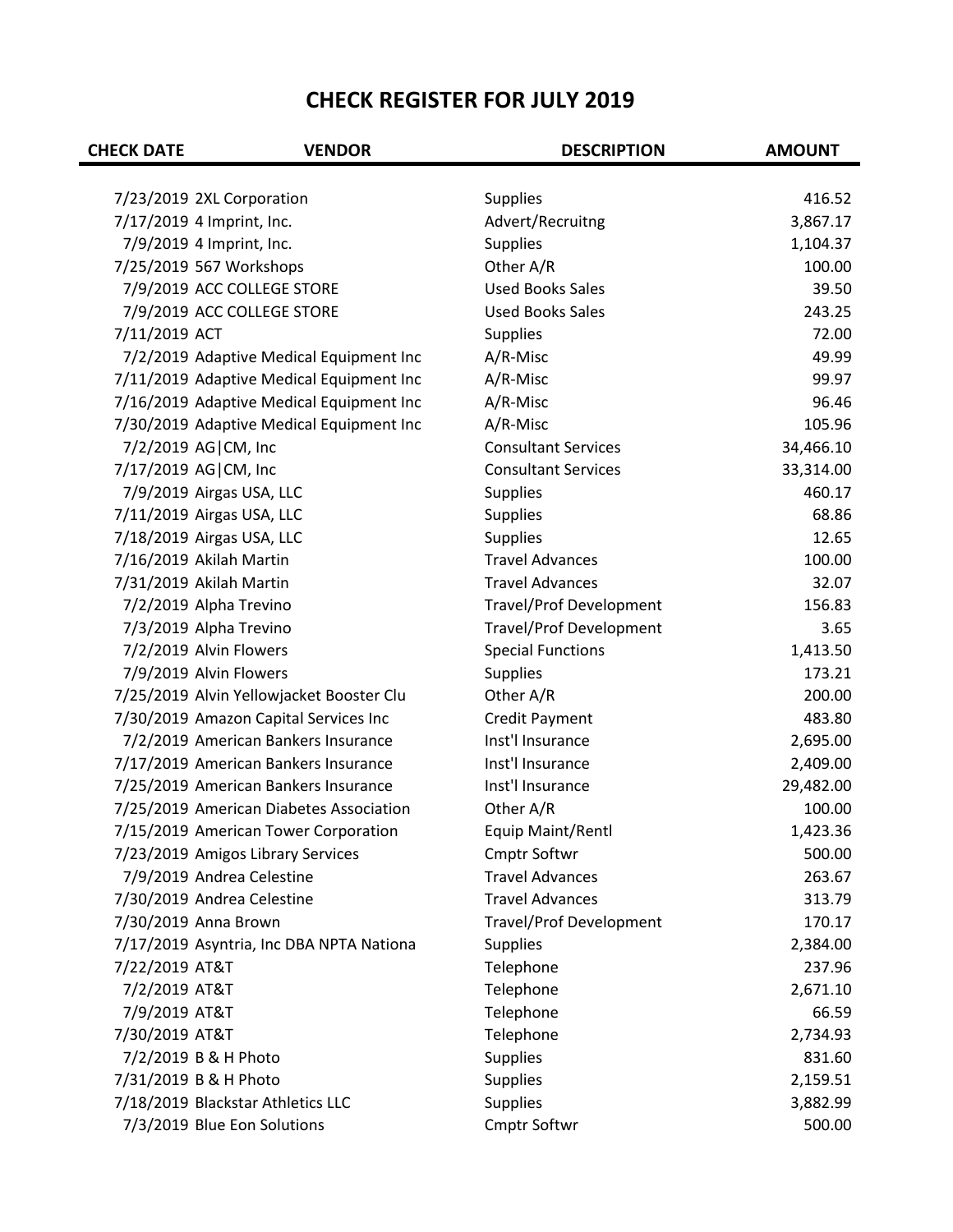| 7/9/2019 Blue Eon Solutions              | <b>Cmptr Softwr</b>            | 2,750.00  |
|------------------------------------------|--------------------------------|-----------|
| 7/23/2019 Blue Eon Solutions             | <b>Cmptr Softwr</b>            | 500.00    |
| 7/31/2019 Brett Haduch                   | <b>Travel/Prof Development</b> | 119.48    |
| 7/30/2019 Broadcast Supply Worldwide     | <b>Supplies</b>                | 442.51    |
| 7/15/2019 BSN-Collegiate Pacific         | <b>Supplies</b>                | 748.80    |
| 7/16/2019 Bugco Pest                     | <b>Consultant Services</b>     | 375.00    |
| 7/17/2019 Bugco Pest                     | <b>Consultant Services</b>     | 50.00     |
| 7/3/2019 Building Maintenance Consultan  | <b>Supplies</b>                | 81.95     |
| 7/30/2019 Building Maintenance Consultan | <b>Supplies</b>                | 1,485.25  |
| 7/11/2019 C. Link Corporation            | <b>Supplies</b>                | 450.00    |
| 7/23/2019 C. Link Corporation            | <b>Supplies</b>                | 1,499.41  |
| 7/25/2019 CampusEAI dba Campus Consortiu | Cmptr Softwr                   | 8,222.00  |
| 7/9/2019 Carlos R. Naranjo               | <b>Supplies</b>                | 38.25     |
| 7/17/2019 Carolina Biological Supply Com | <b>Supplies</b>                | 190.19    |
| 7/9/2019 CDWG                            | Supplies-TDCJ                  | 314.87    |
| 7/22/2019 Center Point Energy            | Gas                            | 29.97     |
| 7/22/2019 Center Point Energy            | Gas                            | 20.20     |
| 7/9/2019 Central Welding Supply Inc.     | <b>Supplies</b>                | 1,767.20  |
| 7/23/2019 Central Welding Supply Inc.    | <b>Supplies</b>                | 2,031.05  |
| 7/30/2019 Central Welding Supply Inc.    | <b>Supplies</b>                | 126.00    |
| 7/3/2019 Ceramic Store                   | <b>Supplies</b>                | 4,800.00  |
| 7/9/2019 Chakoa Jefferson                | <b>Travel Advances</b>         | 110.00    |
| 7/2/2019 Chakoa Jefferson                | Travel-TDCJ                    | 1,077.87  |
| 7/17/2019 Christal Albrecht              | <b>Travel/Prof Development</b> | 98.76     |
| 7/23/2019 Christal Albrecht              | <b>Travel/Prof Development</b> | 235.84    |
| 7/3/2019 Christina Maartens              | <b>Travel/Prof Development</b> | 3.59      |
| 7/30/2019 CI Sport                       | Miscellaneous                  | 478.81    |
| 7/3/2019 CI Sport                        | Miscellaneous                  | 1,104.24  |
| 7/2/2019 Cindy Page                      | Postage                        | 76.56     |
| 7/2/2019 Cintas Corporation No 2         | <b>Supplies</b>                | 39.84     |
| 7/15/2019 Cintas Corporation No 2        | <b>Supplies</b>                | 323.96    |
| 7/16/2019 Cintas Corporation No 2        | <b>Supplies</b>                | 79.68     |
| 7/23/2019 Cintas Corporation No 2        | Supplies                       | 39.84     |
| 7/25/2019 Cintas Corporation No 2        | <b>Supplies</b>                | 39.84     |
| 7/31/2019 Cintas Corporation No 2        | <b>Supplies</b>                | 39.84     |
| 7/10/2019 Citibank                       | <b>Credit Card Payment</b>     | 47,524.30 |
| 7/10/2019 City of Alvin                  | <b>STRIVE Club</b>             | 318.56    |
| 7/8/2019 City of Alvin                   | Water/Sewg/Trash               | 11,229.57 |
| 7/17/2019 City of Lake Jackson           | Sponsor A/R                    | 30.00     |
| 7/2/2019 City of Pearland                | Advert/Recruitng               | 325.00    |
| 7/9/2019 Clarus Corporation              | Advert/Recruitng               | 2,000.00  |
| 7/30/2019 Coburn Supply Company Inc      | <b>Supplies</b>                | 1,687.20  |
| 7/23/2019 College Entrance Examination B | <b>Supplies</b>                | 3,830.00  |
| 7/23/2019 Comcast Business               | Equip Maint/Rentl              | 2,312.08  |
| 7/2/2019 Community Impact Newspaper      | Advert/Recruitng               | 2,110.00  |
| 7/15/2019 Coursey Enterprises            | Supplies                       | 359.21    |
| 7/23/2019 Cynthia Griffith               | <b>Travel/Prof Development</b> | 282.20    |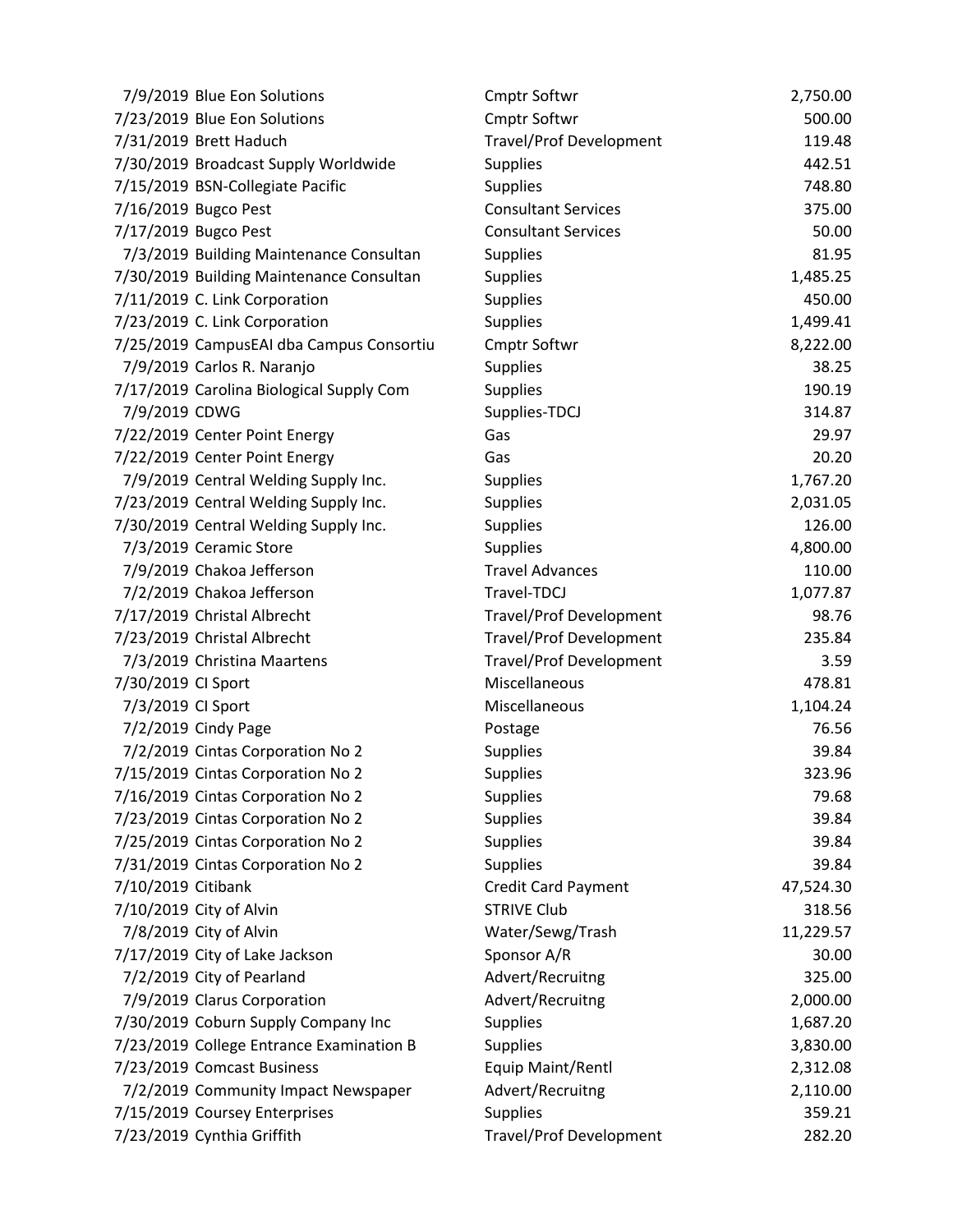| 7/15/2019 Dahill Office Technology Corpo | <b>Supplies</b>                     | 1,399.75  |
|------------------------------------------|-------------------------------------|-----------|
| 7/23/2019 Dahill Office Technology Corpo | <b>Supplies</b>                     | 85.00     |
| 7/31/2019 Dahill Office Technology Corpo | <b>Supplies</b>                     | 722.00    |
| 7/3/2019 Dameria Boston                  | <b>Travel/Prof Development</b>      | 20.47     |
| 7/15/2019 Datavox, Inc.                  | Comp Hrdwr                          | 27,542.40 |
| 7/8/2019 David Van Riper dba Get Certif  | <b>Consultant Services</b>          | 2,400.00  |
| 7/2/2019 David W. Westmoreland           | <b>Consultant Services</b>          | 6,415.00  |
| 7/9/2019 Dawson Football Booster Club    | Advert/Recruitng                    | 300.00    |
| 7/2/2019 Deborah Kraft                   | <b>Travel/Prof Development</b>      | 305.93    |
| 7/11/2019 Dell Marketing L. P.           | Comp Hrdwr                          | 14,371.50 |
| 7/2/2019 Dell Marketing L. P.            | <b>Supplies</b>                     | 295.97    |
| 7/30/2019 Dell Marketing LP              | Comp Hrdwr                          | 2,579.84  |
| 7/23/2019 Dept. of Veteran Affairs       | Sponsor A/R                         | 586.00    |
| 7/15/2019 Development Counseling Service | Sponsor A/R                         | 1,560.00  |
| 7/3/2019 Diana L. Stiles                 | <b>Travel/Prof Development</b>      | 7.19      |
| 7/2/2019 Domtar Paper Co., LLC           | Supplies                            | 1,411.72  |
| 7/16/2019 Downtown T-Shirt Factory       | <b>Supplies</b>                     | 248.00    |
| 7/16/2019 Dynamic Laboratories, Inc      | <b>Supplies</b>                     | 225.00    |
| 7/3/2019 Earthwise Environmental Inc     | <b>Consultant Services</b>          | 738.00    |
| 7/18/2019 EDGT Inc.                      | <b>Supplies</b>                     | 375.00    |
| 7/2/2019 Elliott Electric Supply Inc     | <b>Supplies</b>                     | 373.87    |
| 7/30/2019 Elliott Electric Supply Inc    | <b>Supplies</b>                     | 691.18    |
| 7/30/2019 Elsevier Inc                   | <b>New Books</b>                    | 28,663.27 |
| 7/25/2019 EMS Safety Services Inc.       | <b>Supplies</b>                     | 646.86    |
| 7/25/2019 Engraving Etc                  | <b>Special Functions</b>            | 275.00    |
| 7/9/2019 Entrinsik, Inc                  | <b>Cmptr Softwr</b>                 | 4,235.00  |
| 7/11/2019 Evelyn Jammer                  | Travel-TDCJ                         | 428.27    |
| 7/11/2019 Ewing Irrigation Products Inc  | Supplies                            | 667.77    |
| 7/30/2019 ExakTime Innovations, Inc.     | <b>Supplies</b>                     | 2,910.00  |
| 7/3/2019 F. A. Davis Company             | <b>New Books</b>                    | 726.84    |
| 7/2/2019 Fastenal Company                | <b>Supplies</b>                     | 330.96    |
| 7/3/2019 Federal Express                 | Freight                             | 632.63    |
| 7/30/2019 Federal Express                | Freight                             | 1,025.54  |
| 7/17/2019 Federal Express                | <b>Supplies</b>                     | 79.10     |
| 7/2/2019 Flinn Scientific                | <b>Supplies</b>                     | 191.16    |
| 7/16/2019 Gabriela Leon                  | <b>Travel Advances</b>              | 270.25    |
| 7/9/2019 Galls Parent Holdings, Llc Dba  | <b>Supplies</b>                     | 243.93    |
| 7/9/2019 Gateway Printing & Office Supp  | Supplies-TDCJ                       | 2,522.92  |
| 7/15/2019 Genevieve M. Freese            | <b>Travel-Prospective Employees</b> | 347.71    |
| 7/15/2019 Gopher Sport                   | <b>Supplies</b>                     | 2,874.82  |
| 7/3/2019 Grainger                        | <b>Supplies</b>                     | 925.65    |
| 7/30/2019 Grainger                       | <b>Supplies</b>                     | 690.90    |
| 7/23/2019 Greenscapes Six, LLC           | <b>Consultant Services</b>          | 847.00    |
| 7/30/2019 Harris County Treasurer        | <b>Consultant Services</b>          | 2,910.00  |
| 7/11/2019 Hartman Newspapers, Lp Dba the | Advert/Recruitng                    | 282.00    |
| 7/18/2019 HEB Credit Receivables-Dept. 3 | Supplies-TDCJ                       | 46.39     |
| 7/2/2019 Holly Williams                  | <b>Travel/Prof Development</b>      | 14.00     |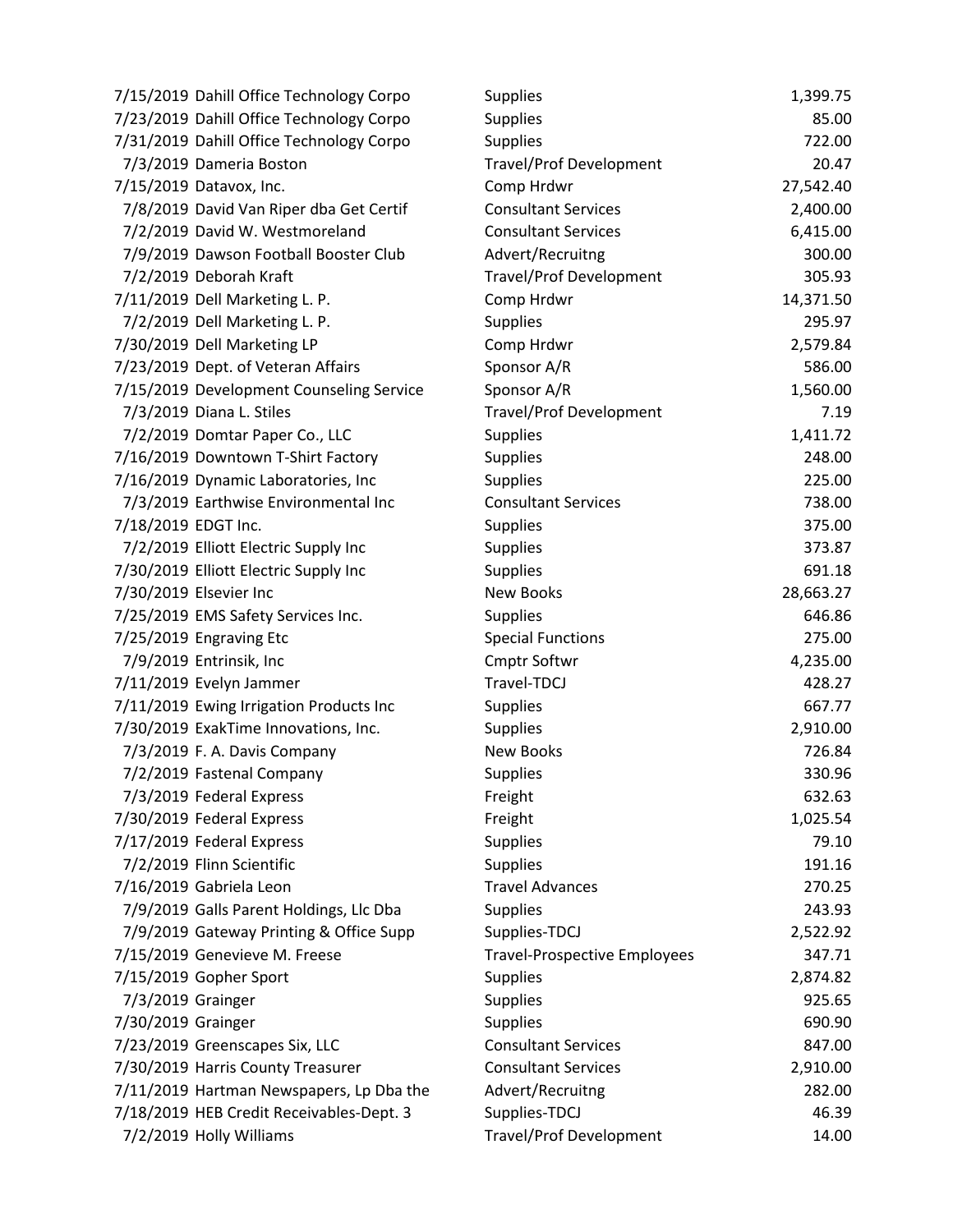| 7/30/2019 Holly Williams                 | <b>Travel/Prof Development</b>      | 329.96    |
|------------------------------------------|-------------------------------------|-----------|
| 7/16/2019 Home Depot                     | Supplies                            | 1,647.03  |
| 7/2/2019 Houston Community Newspapers    | Advert/Recruitng                    | 4,000.00  |
| 7/30/2019 Hunton Distribution            | <b>Supplies</b>                     | 205.66    |
| 7/30/2019 Ian Baldwin                    | <b>Travel-Prof Devel Faculty</b>    | 51.00     |
| 7/3/2019 indiCo LLC                      | <b>New Books</b>                    | 1,359.50  |
| 7/16/2019 Industrial Materials Corp.     | <b>Supplies</b>                     | 3,604.85  |
| 7/9/2019 Irene P. Robinson               | <b>Travel Advances</b>              | 284.01    |
| 7/30/2019 Irene P. Robinson              | <b>Travel Advances</b>              | 479.36    |
| 7/2/2019 Iron Mountain Inc               | Shredding                           | 437.91    |
| 7/30/2019 Iron Mountain Inc              | Shredding                           | 494.98    |
| 7/2/2019 JD Palatine, LLC                | Personnel Actions/Other             | 75.30     |
| 7/9/2019 Joe's Barbeque Co               | <b>Supplies</b>                     | 297.80    |
| 7/15/2019 John Harvie                    | <b>Travel-Prospective Employees</b> | 500.00    |
| 7/9/2019 JPM Survey Group LP             | <b>Consultant Services</b>          | 39,580.00 |
| 7/30/2019 Judith C Logan                 | <b>Travel-Fac Dual Credit</b>       | 141.98    |
| 7/30/2019 Kan Yeung DBA Ikan Internation | <b>Supplies</b>                     | 827.10    |
| 7/17/2019 Karen B. Barnett               | <b>Supplies</b>                     | 205.93    |
| 7/2/2019 Karl Stager                     | <b>Travel/Prof Development</b>      | 862.30    |
| 7/25/2019 Kathryn Trantham               | <b>Travel Advances</b>              | 956.00    |
| 7/11/2019 Khoa Vu DBA Biomedtronik       | Equip Maint/Rentl                   | 4,410.00  |
| 7/30/2019 Kimberly Hardison              | <b>Consultant Services</b>          | 150.00    |
| 7/2/2019 Kirstin Whitmire                | <b>Travel/Prof Development</b>      | 13.22     |
| 7/9/2019 Konica Minolta                  | Equip Maint/Rentl                   | 507.01    |
| 7/3/2019 Laerdal Medical Corporation     | <b>New Books</b>                    | 2.50      |
| 7/23/2019 Lakeshore Learning Materials   | <b>Child Care Supplement</b>        | 705.30    |
| 7/2/2019 Laurel Joseph                   | <b>Travel/Prof Development</b>      | 314.80    |
| 7/11/2019 Lavonna Saye                   | <b>Travel/Prof Development</b>      | 35.67     |
| 7/9/2019 Logan Griffith                  | <b>Travel Advances</b>              | 305.32    |
| 7/18/2019 Logan Griffith                 | <b>Travel Advances</b>              | 137.56    |
| 7/2/2019 Louise Le                       | <b>Travel/Prof Development</b>      | 1,121.33  |
| 7/30/2019 Magna Publications Inc         | <b>Cmptr Softwr</b>                 | 250.00    |
| 7/25/2019 Marby McKinney                 | <b>Respiratory Care Student Org</b> | 200.00    |
| 7/9/2019 Marby McKinney                  | <b>Travel Advances</b>              | 750.00    |
| 7/31/2019 Marby McKinney                 | <b>Travel Advances</b>              | 80.39     |
| 7/16/2019 Maria Starling                 | <b>Travel Advances</b>              | 600.00    |
| 7/11/2019 Mark Andy Inc Dba Mark Andy Pr | Equip Maint/Rentl                   | 1,632.00  |
| 7/18/2019 Mark's Plumbing Parts          | Supplies                            | 867.98    |
| 7/2/2019 Mary Vlahovich                  | <b>Travel/Prof Development</b>      | 19.95     |
| 7/3/2019 McGraw Hill Global Education,   | <b>New Books</b>                    | 3,296.20  |
| 7/3/2019 McKee Foods Corporation         | Miscellaneous                       | 57.79     |
| 7/18/2019 Micronet Technology, Inc.      | <b>Supplies</b>                     | 225.00    |
| 7/2/2019 Monica Silvas                   | <b>Travel/Prof Development</b>      | 97.09     |
| 7/3/2019 Monica Silvas                   | <b>Travel/Prof Development</b>      | 6.14      |
| 7/3/2019 Mrs. Deborah Herzog             | <b>Travel/Prof Development</b>      | 4.06      |
| 7/3/2019 Ms. Sara N. Bouse               | <b>Office Supplies Contract</b>     | 222.87    |
| 7/31/2019 Nasco Education LLC            | <b>Supplies</b>                     | 62.92     |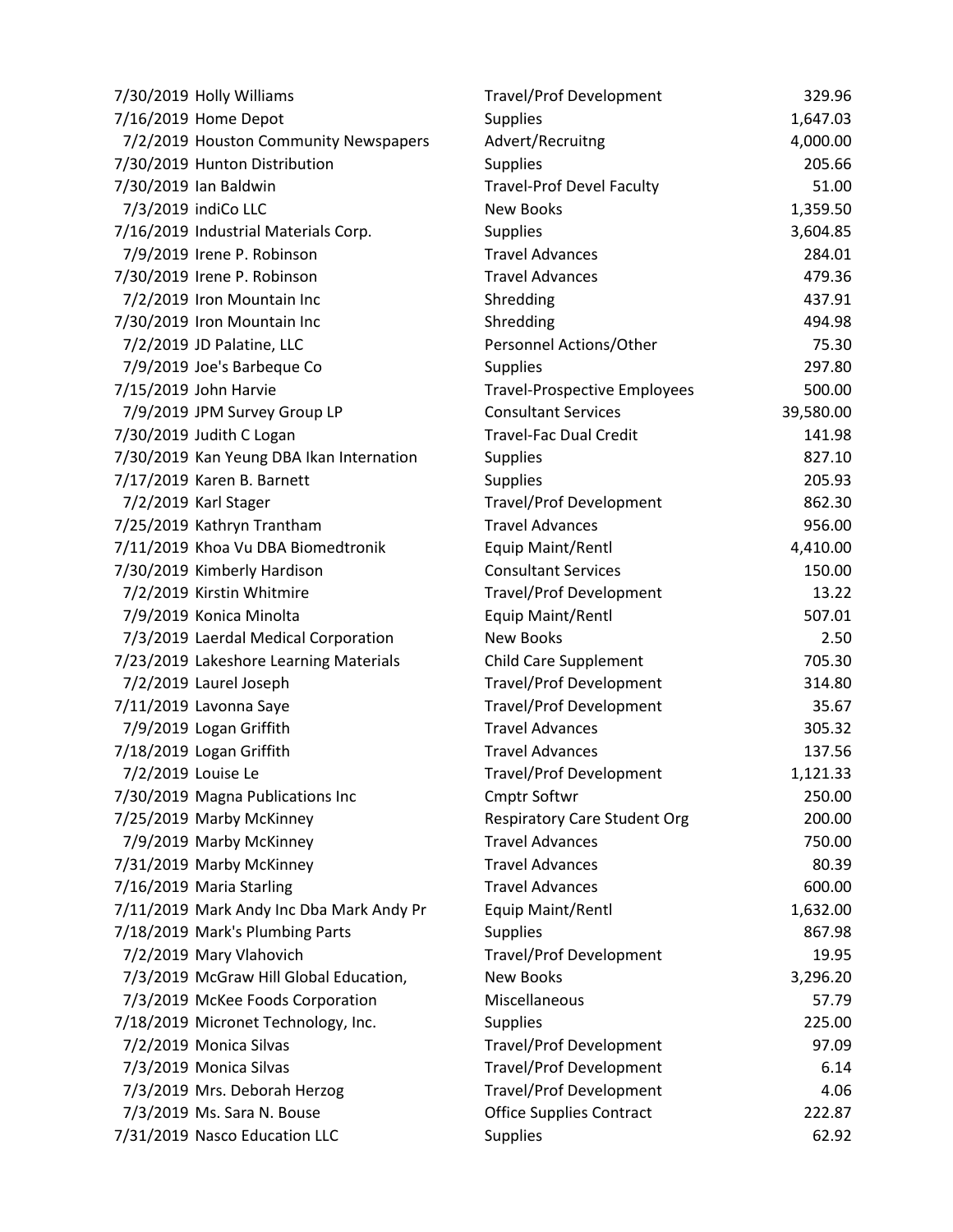| 7/11/2019 National Association of Studen | <b>Supplies</b>                | 1,097.00  |
|------------------------------------------|--------------------------------|-----------|
| 7/11/2019 National Cinema Network Inc    | Advert/Recruitng               | 2,500.00  |
| 7/30/2019 National Cinema Network Inc    | Advert/Recruitng               | 625.00    |
| 7/9/2019 National Council for State Aut  | <b>Consultant Services</b>     | 4,000.00  |
| 7/9/2019 National Council for Workforce  | <b>Supplies</b>                | 1,500.00  |
| 7/18/2019 National Student Clearinghouse | <b>Supplies</b>                | 283.85    |
| 7/17/2019 National Switchgear Systems No | <b>Consultant Services</b>     | 3,338.25  |
| 7/23/2019 NCMPR                          | Advert/Recruitng               | 550.00    |
| 7/30/2019 Nebraska Book Company, Inc     | <b>Used Books</b>              | 13,087.32 |
| 7/30/2019 Newline Interactive, Inc.      | Supplies                       | 56,648.90 |
| 7/30/2019 NJCAA                          | <b>Supplies</b>                | 3,395.00  |
| 7/2/2019 Norma Lahart                    | <b>Travel Advances</b>         | 626.12    |
| 7/3/2019 Norma Lahart                    | <b>Travel Advances</b>         | 1,322.84  |
| 7/9/2019 Norma Lahart                    | <b>Travel Advances</b>         | 744.00    |
| 7/31/2019 Norma Lahart                   | <b>Travel Advances</b>         | 202.33    |
| 7/17/2019 Office Depot Business Services | Credit Payment                 | 8,470.66  |
| 7/30/2019 Ogburn's Truck Parts           | Supplies                       | 6.80      |
| 7/30/2019 One Medic Lane Physicians, PLL | <b>Supplies</b>                | 150.00    |
| 7/30/2019 OpenDNS, Inc.                  | <b>Cmptr Softwr</b>            | 8,474.39  |
| 7/2/2019 O'Reilly Auto Parts             | <b>Supplies</b>                | 13.59     |
| 7/9/2019 O'Reilly Auto Parts             | <b>Supplies</b>                | 15.00     |
| 7/2/2019 Pamelyn Shefman                 | <b>Travel/Prof Development</b> | 948.12    |
| 7/9/2019 Paperclip Communication         | <b>Supplies</b>                | 389.00    |
| 7/30/2019 PartnerShip, LLC               | Freight                        | 628.42    |
| 7/23/2019 Parts Town, Llc                | <b>Supplies</b>                | 634.67    |
| 7/30/2019 Patterson Veterinary Supply In | <b>Supplies</b>                | 186.93    |
| 7/2/2019 Pearland Chamber of Commerce    | <b>Association Fees</b>        | 210.00    |
| 7/9/2019 Pearland Touchdown Club         | Advert/Recruitng               | 400.00    |
| 7/30/2019 Pens, Etc. Inc.                | Miscellaneous                  | 459.16    |
| 7/23/2019 Perma-Bound Books              | Supplies-TDCJ                  | 240.00    |
| 7/18/2019 Pharmacy Technician Certificat | <b>Supplies</b>                | 774.00    |
| 7/15/2019 Pocket Nurse Enterprises       | <b>Supplies</b>                | 1,897.92  |
| 7/16/2019 Pocket Nurse Enterprises       | <b>Supplies</b>                | 242.52    |
| 7/23/2019 Pocket Nurse Enterprises       | <b>Supplies</b>                | 260.18    |
| 7/25/2019 Pocket Nurse Enterprises       | <b>Supplies</b>                | 250.00    |
| 7/30/2019 Pollock Paper Distributors     | Equipment                      | 9,533.27  |
| 7/17/2019 Pollock Paper Distributors     | <b>Supplies</b>                | 3,245.14  |
| 7/9/2019 Precision Cartridge             | <b>Supplies</b>                | 13,350.00 |
| 7/9/2019 Premier Home + Hardware + Lumb  | <b>Supplies</b>                | 39.95     |
| 7/16/2019 Premier Home + Hardware + Lumb | <b>Supplies</b>                | 54.13     |
| 7/30/2019 PrismRBS LLC                   | Equip Maint/Rentl              | 17,892.53 |
| 7/22/2019 Proenergy Partners Lp          | Gas                            | 3,074.55  |
| 7/11/2019 Progressive Business Publicati | Supplies                       | 299.00    |
| 7/15/2019 PROMAXIMA                      | <b>Supplies</b>                | 1,146.75  |
| 7/11/2019 Promounds, Inc DBA On Deck Spo | <b>Supplies</b>                | 298.29    |
| 7/30/2019 Randi Faust                    | <b>Travel/Prof Development</b> | 305.19    |
| 7/30/2019 Redshelf Inc                   | New Books                      | 7,076.71  |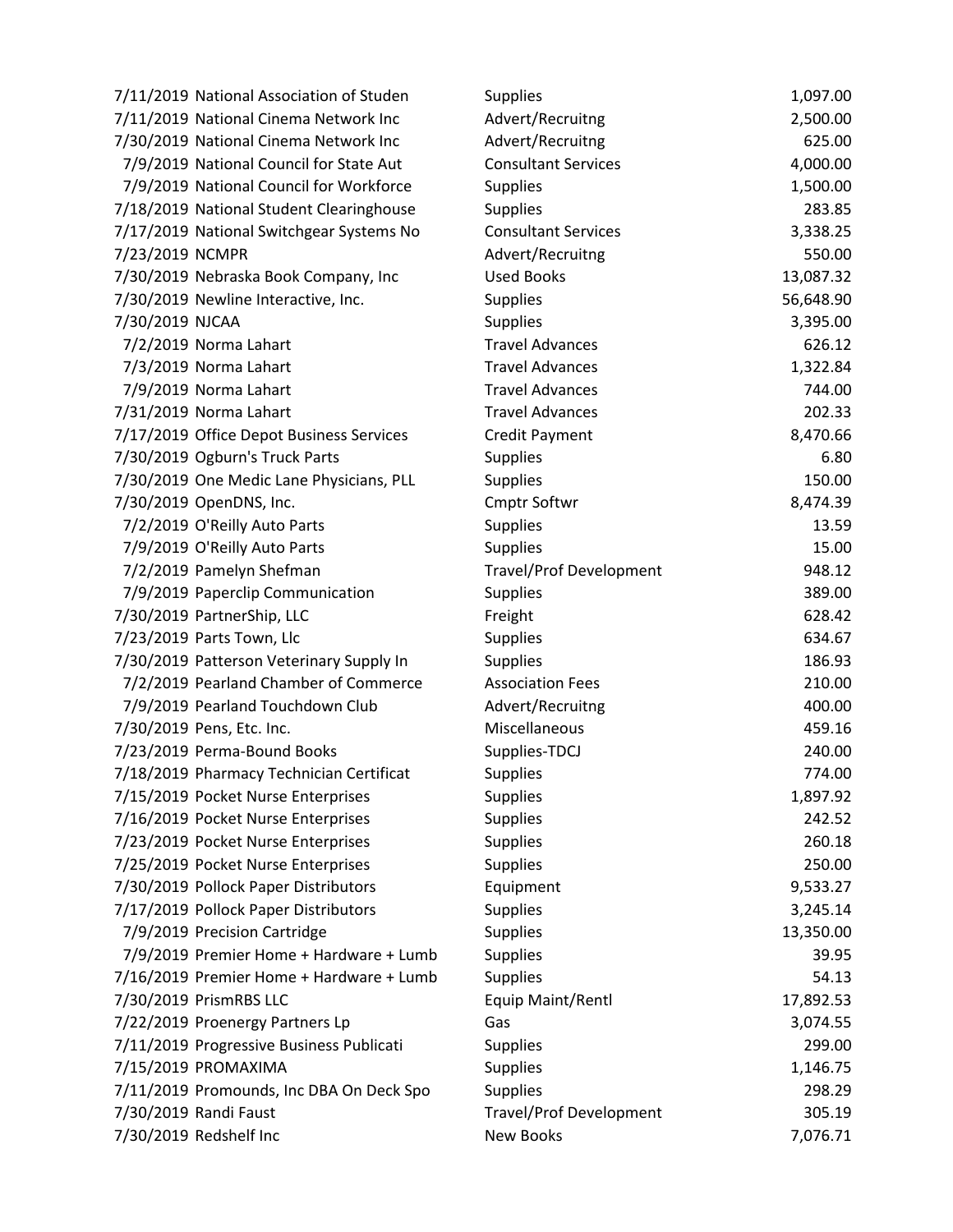| 7/3/2019 Regan L. Metoyer                | <b>Travel/Prof Development</b> | 930.43    |
|------------------------------------------|--------------------------------|-----------|
| 7/30/2019 Regan L. Metoyer               | Travel/Prof Development        | 642.21    |
| 7/9/2019 Relation Insurance Services -   | Inst'l Insurance               | 6,281.00  |
| 7/9/2019 Respironics, Inc.               | <b>Supplies</b>                | 30.00     |
| 7/17/2019 Respironics, Inc.              | <b>Supplies</b>                | 375.00    |
| 7/17/2019 Respondus Inc                  | <b>Cmptr Softwr</b>            | 9,790.00  |
| 7/2/2019 Rhonda Boone                    | <b>Travel Advances</b>         | 1,000.00  |
| 7/30/2019 Robert Ferrilli LLC            | <b>Consultant Services</b>     | 2,640.00  |
| 7/30/2019 Rogers, Morris & Grover, L.L.P | <b>Attorney Fees</b>           | 9,288.97  |
| 7/9/2019 School Nurse Supply, Inc.       | <b>Supplies</b>                | 191.50    |
| 7/3/2019 Screenvision                    | Advert/Recruitng               | 832.00    |
| 7/3/2019 Shannon Graham                  | <b>Travel Advances</b>         | 295.63    |
| 7/25/2019 Sharon Lira                    | Other A/R                      | 250.00    |
| 7/9/2019 Sherwin Williams                | <b>Supplies</b>                | 46.82     |
| 7/9/2019 SHI-Government Solutions, Inc.  | <b>Cmptr Softwr</b>            | 7,866.00  |
| 7/17/2019 SoftChalk, LLC                 | Cmptr Softwr                   | 6,200.00  |
| 7/23/2019 Sparkletts                     | Credit Payment                 | 76.28     |
| 7/2/2019 Stacy Ebert                     | <b>Travel Advances</b>         | 12.64     |
| 7/2/2019 Sterling Flags                  | <b>Supplies</b>                | 954.59    |
| 7/11/2019 Strouhal Tire Recapping Plant  | <b>Consultant Services</b>     | 906.03    |
| 7/25/2019 Strouhal Tire Recapping Plant  | <b>Supplies</b>                | 122.95    |
| 7/2/2019 Suretec Insurance Company       | Inst'l Insurance               | 100.00    |
| 7/3/2019 Suretec Insurance Company       | Inst'l Insurance               | 50.00     |
| 7/9/2019 Suzanne Poston                  | <b>Supplies</b>                | 140.00    |
| 7/31/2019 Sweetwater Sound               | Equipment                      | 1,789.51  |
| 7/9/2019 Sweetwater Sound                | <b>Supplies</b>                | 2,282.51  |
| 7/30/2019 Tableau Software               | <b>Cmptr Softwr</b>            | 150.00    |
| 7/3/2019 Taylor & Francis Group          | <b>New Books</b>               | 886.45    |
| 7/18/2019 Techland Houston               | <b>Supplies</b>                | 5,593.36  |
| 7/15/2019 Texas Nautical Repair Llc      | <b>Supplies</b>                | 1,372.00  |
| 7/18/2019 Texas Truck Centers DBA Kyrish | <b>Supplies</b>                | 2,023.27  |
| 7/11/2019 The Bank of New York Mellon    | <b>Bond Charges</b>            | 1,000.00  |
| 7/11/2019 The Bank of New York Mellon    | <b>Bond Charges</b>            | 1,000.00  |
| 7/9/2019 The Facts                       | Advert/Recruitng               | 545.50    |
| 7/25/2019 The Kroger Company             | <b>Supplies</b>                | 1,112.62  |
| 7/2/2019 Tractor Supply Company          | <b>Supplies</b>                | 253.93    |
| 7/3/2019 Tracy Jones                     | <b>Travel/Prof Development</b> | 12.81     |
| 7/3/2019 Troubleshooting Resources       | New Books                      | 417.00    |
| 7/15/2019 TXU Energy                     | Electricity                    | 52,381.61 |
| 7/9/2019 Universal Fidelity Life Insura  | Inst'l Insurance               | 4,250.00  |
| 7/9/2019 Universe Technical Translation  | <b>Consultant Services</b>     | 276.25    |
| 7/31/2019 University of Houston          | Advert/Recruitng               | 1,500.00  |
| 7/17/2019 University of Houston-Clear La | <b>Consultant Services</b>     | 15,560.00 |
| 7/25/2019 UPS                            | Freight                        | 363.69    |
| 7/8/2019 US Bank Voyager Fleet Systems   | Fuel                           | 444.94    |
| 7/25/2019 UV Country, Inc.               | Equipment                      | 3,995.00  |
| 7/3/2019 Vantage Custom Classics, Inc.   | <b>New Books</b>               | 646.25    |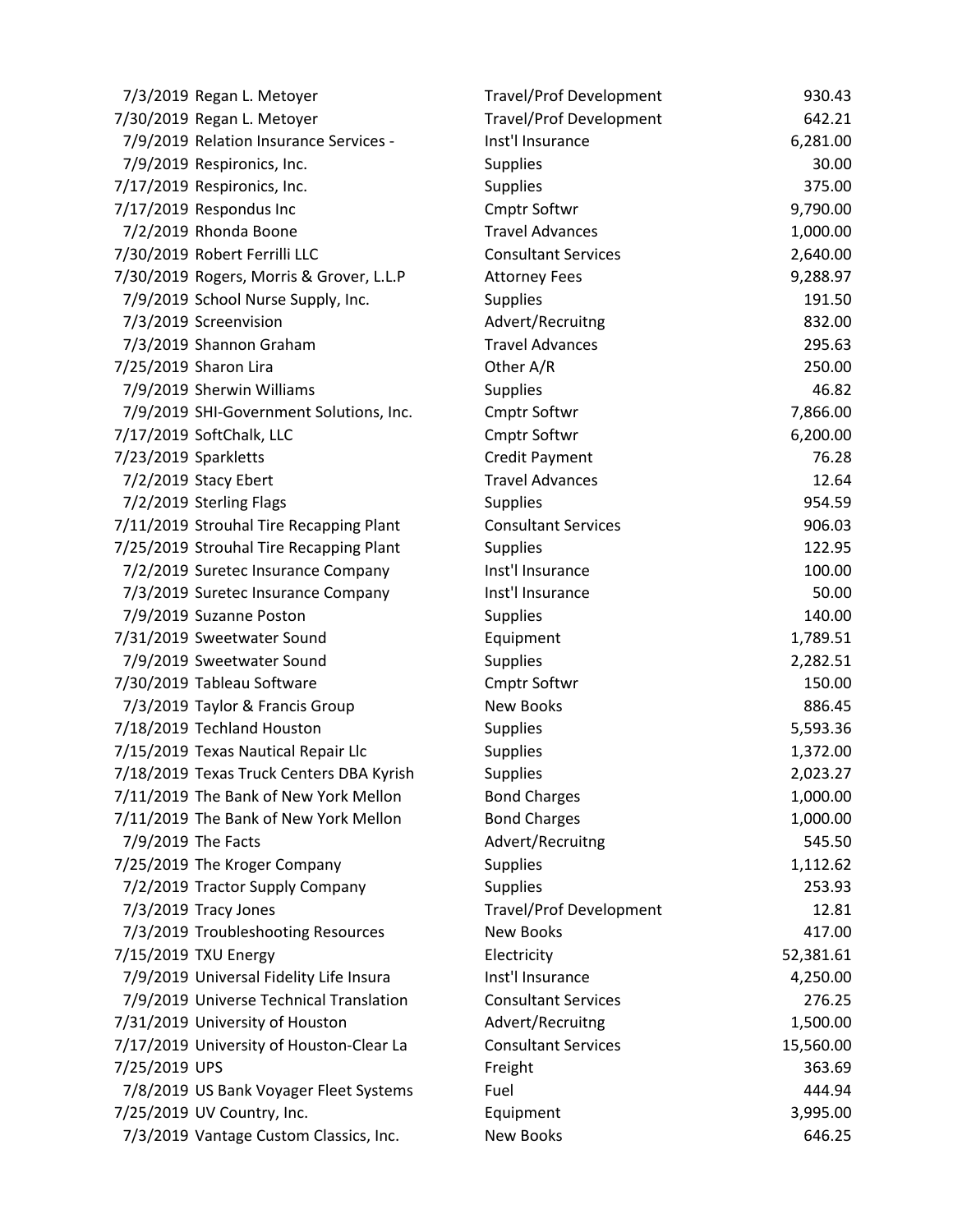| 7/2/2019 Verizon Wireless                | <b>Supplies</b>                | 377.51       |
|------------------------------------------|--------------------------------|--------------|
| 7/30/2019 Verizon Wireless               | <b>Supplies</b>                | 378.98       |
| 7/2/2019 Veronica L. Smith               | Postage                        | 48.72        |
| 7/31/2019 Vertical Transportation Servic | <b>Consultant Services</b>     | 600.00       |
| 7/3/2019 Vistar                          | Coffee Bar Items for Resale    | 179.85       |
| 7/3/2019 Vistar                          | Freight                        | 10.00        |
| 7/30/2019 Vistar                         | Freight                        | 10.00        |
| 7/3/2019 Vistar                          | Miscellaneous                  | 1,034.81     |
| 7/30/2019 Vistar                         | Miscellaneous                  | 1,439.96     |
| 7/30/2019 Vistar                         | <b>Supplies</b>                | 68.74        |
| 7/15/2019 VWR International LLC          | <b>Supplies</b>                | 1,658.21     |
| 7/23/2019 WALMART                        | <b>Supplies</b>                | 68.76        |
| 7/11/2019 Wendy J. Del Bello             | A/R- ACC Foundation            | 63.92        |
| 7/11/2019 William Barr                   | Travel-TDCJ                    | 51.16        |
| 7/11/2019 Xerox Financial Services LLC   | Equip Maint/Rentl              | 3,042.32     |
| 7/23/2019 Xerox Financial Services LLC   | Equip Maint/Rentl              | 270.00       |
| 7/25/2019 Xerox Financial Services LLC   | Equip Maint/Rentl              | 3,918.25     |
| 7/9/2019 Xerox Financial Services LLC    | <b>Supplies</b>                | 2,026.68     |
| 7/3/2019 XYZ Textbooks                   | <b>New Books</b>               | 230.00       |
| 7/2/2019 Zovio Inc DBA Tutorme.com LLC   | Library-Database Subscriptions | 7,200.00     |
| <b>Student Payments</b>                  |                                | 54,025.14    |
| <b>Upward Bound Stipends</b>             |                                | 1,060.00     |
| <b>Dental Reimbursements</b>             |                                |              |
|                                          |                                |              |
| <b>ACC Gross Payroll</b>                 |                                | 1,850,659.02 |
| <b>Payroll Deductions and Benefits</b>   |                                | 303,943.51   |